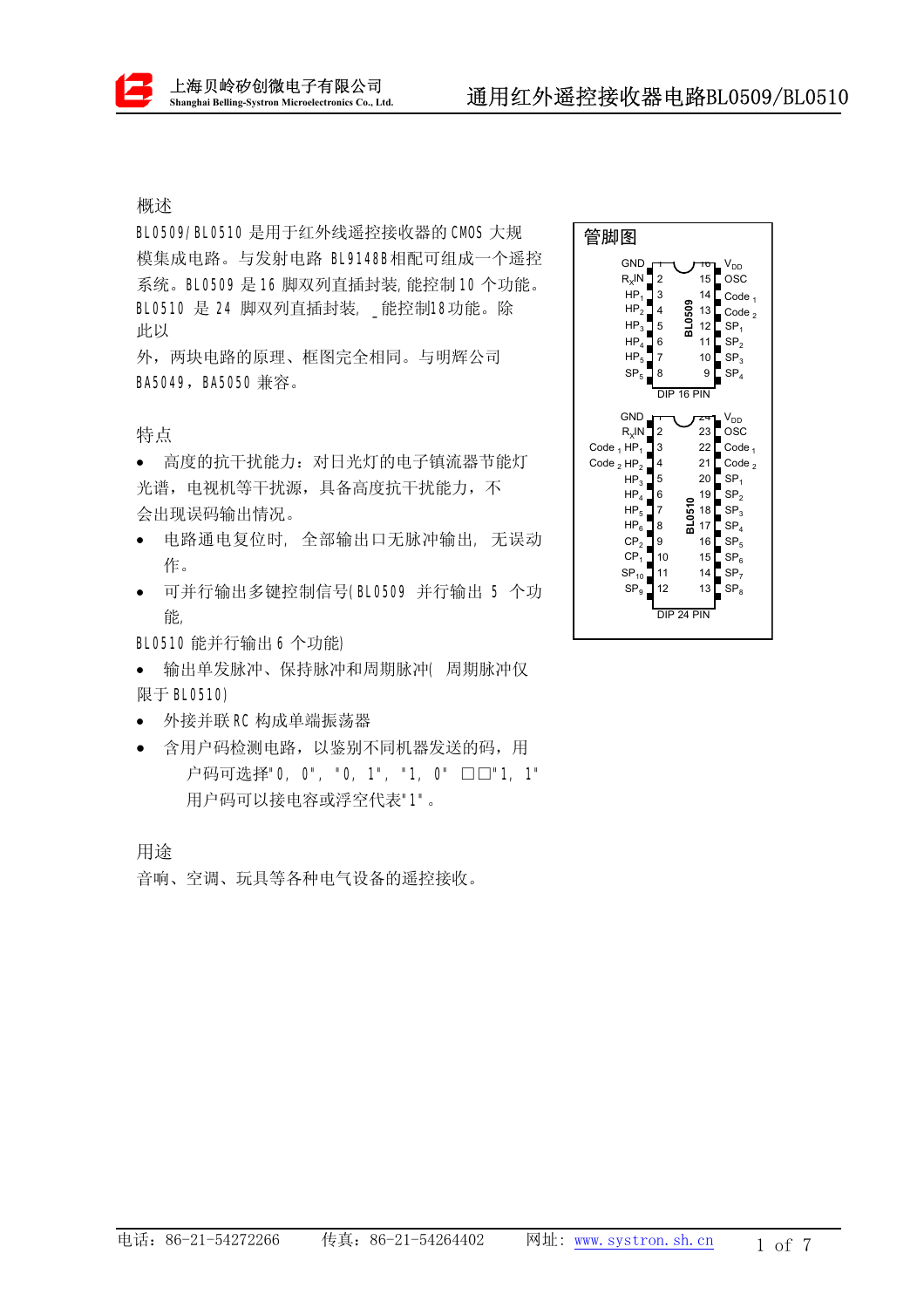



管脚描述

| 管脚号            |                | 符<br>号                            | 输入/输出          | 功能描述   |                |  |
|----------------|----------------|-----------------------------------|----------------|--------|----------------|--|
| BL0509         | <b>BL0510</b>  |                                   |                |        |                |  |
| 1,16           | 1, 24          | GND, V <sub>DD</sub>              |                | 地/电源   | 提供电源           |  |
| $\overline{2}$ | $\overline{2}$ | RxIN                              |                | 接收信号输入 | 滤除载波的信号从此端输    |  |
|                |                |                                   |                |        | $\lambda$      |  |
| $3 - 7$        |                | $HP_1$ ~HP <sub>5</sub>           | $\mathbf 0$    | 连续信号输出 | 只要输入相应接收信号,    |  |
|                |                |                                   |                |        | 输              |  |
|                | $3 - 8$        | $HP_1$ ~HP <sub>6</sub>           |                |        | 出一直保持高电平       |  |
|                | 9,10           | CP <sub>1</sub> , CP <sub>2</sub> | $\overline{0}$ | 周期信号输出 | 输入一次相应接收信号,    |  |
|                |                |                                   |                |        | 输出翻转一次         |  |
| $8 - 12$       |                | $SP1$ - $SP5$                     | $\mathbf 0$    | 单发信号输出 | 输入一次相应接收信号,    |  |
|                |                |                                   |                |        | 输              |  |
|                | $11 - 20$      | $SP_1 - SP_{10}$                  |                |        | 出保持约 107ms 高电平 |  |
| 13, 14         | 21, 22         | CODE                              |                | 码输入    | 传输码与本端设定的码比    |  |
|                |                |                                   |                |        | 较, 只有相同, 输入才被  |  |
|                |                |                                   |                |        | 接收             |  |
| 15             | 23             | OSC                               |                | 振荡     | 本端到地并联电阻和电容    |  |
|                |                |                                   |                |        | 以产生振荡          |  |

极限参数 (Ta =25 ℃)

| 数<br>参                                                                             | トケ<br>$\overline{\phantom{0}}$<br>$-$<br>4 Y<br>- | $\pm$<br><b>78</b><br>极 <br>`'"收"压 | $\sim$ $\sim$<br>œ<br><b>A</b><br>-<br>$-$ |
|------------------------------------------------------------------------------------|---------------------------------------------------|------------------------------------|--------------------------------------------|
| e源<br>$\overline{\phantom{a}}$<br>$\overline{\phantom{0}}$<br>由<br><b>ID</b><br>也少 | V <sub>DD</sub>                                   |                                    |                                            |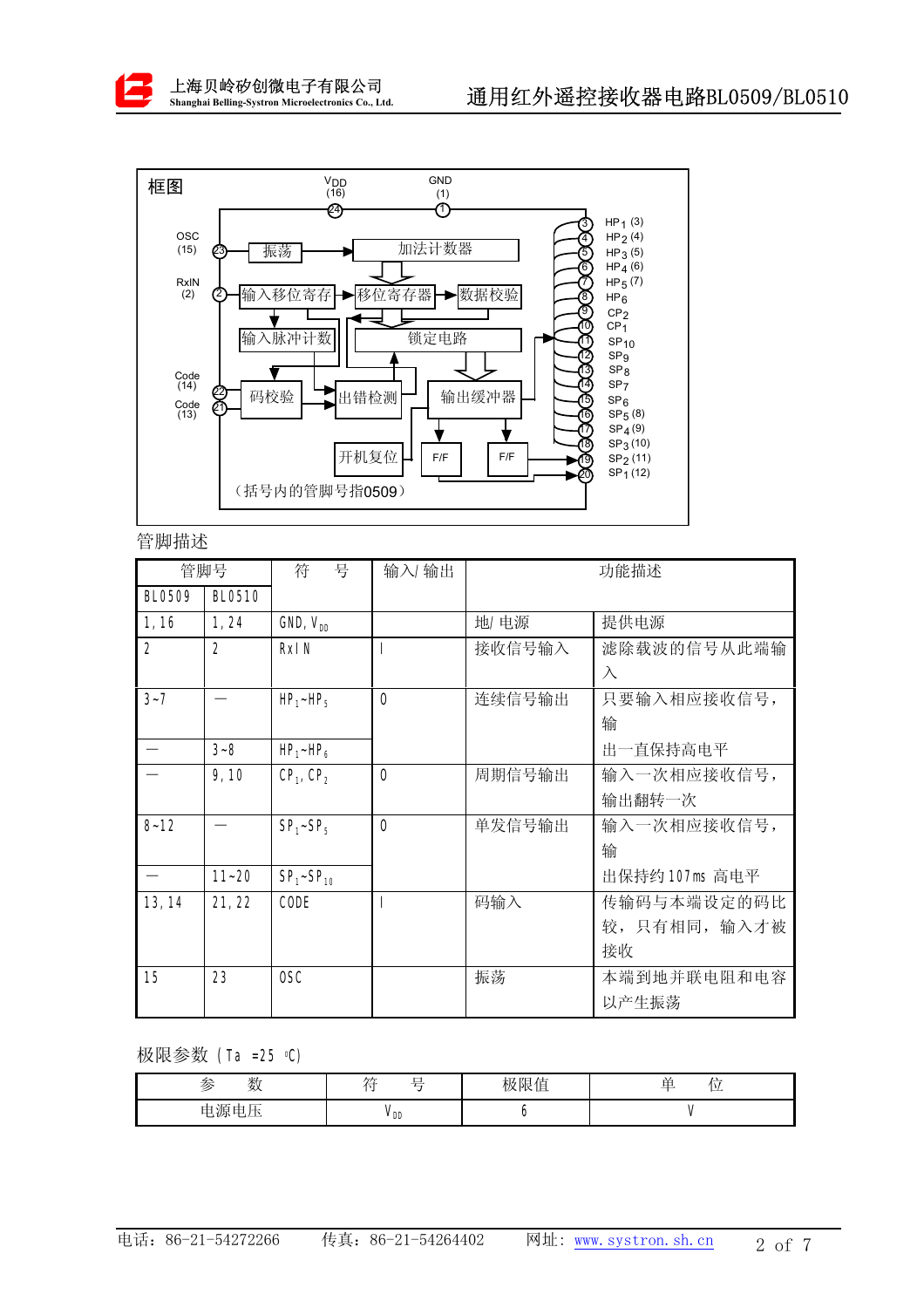

| 输入/输出电压 | $V_{1N}$<br>$V_{\text{OUT}}$ | $V_{SS}$ -0. 3~ $V_{DD}$ +0. 3 |    |
|---------|------------------------------|--------------------------------|----|
| 耗       |                              | 200                            | mW |
| 工作温度    | Topr                         | $-20-75$                       |    |
| 存贮温度    | l STg                        | $-55 - 125$                    | οſ |

## 电参数 (V<sub>DD</sub>=5V,Ta=25℃,另有说明除外)

| 参<br>数                      |     | 符                          | 测试条件                                        | 最 小    | 典<br>型 | 最大     | 单            |
|-----------------------------|-----|----------------------------|---------------------------------------------|--------|--------|--------|--------------|
|                             |     | 号                          |                                             |        |        |        | 位            |
| 电源电压                        |     | $V_{DD}$                   | Ta= $-20 - 75^{\circ}$ C                    | 4.5    |        | 5.5    | V            |
| 工作电流                        |     | $\mathsf{I}_{\mathsf{DD}}$ | 输出端无负载                                      |        |        | 1.0    | mA           |
| 振荡频率                        |     | $f_{\text{osc}}$           | Ta= $-20-75$ °C, V <sub>DD</sub> =4.5V~5.5V | 27     |        | 57     | kHz          |
| 标准使用频率                      |     | $Sf_{\text{osc}}$          |                                             |        | 38     |        | kHz          |
| 频率随 Voo 的变化                 |     | $\Delta Vf_{\text{osc}}$   | $V_{\text{nn}} = 4.5V - 5.5V$               | $-5$   |        | 5      | %            |
| 频率随温度的变化                    |     | $\Delta Tf_{\text{osc}}$   | Ta= $-30-75$ °C                             | $-5$   |        | 5      | %            |
| 输出电流                        | 高电平 | $\mathsf{I}_{\mathsf{OH}}$ | 测所有输出端, Vou=4V                              |        |        | $-1.0$ | mA           |
|                             | 低电平 | $\mathsf{I}_{0L}$          | 测所有输出端, V <sub>0I</sub> =1V                 | 1.0    |        |        | mA           |
| 高电平<br>输入电流<br>$L_{\rm BH}$ |     |                            | CODE 端, $V_{H}$ =5V                         | $-1.0$ |        | 1.0    | μA           |
| 上拉电阻                        |     | $R_{\text{UP}}$            | CODE 端                                      | 10     | 20     | 40     | $k\Omega$    |
| 输入电路阈值电压                    |     | $V_{IN}$                   | $R_{XIN}$ 端                                 | 2.0    | 2.5    | 3.0    | $\mathsf{V}$ |
| 滞后宽度                        |     | $V_{HYS}$                  | $R_{XIN}$ 端                                 |        | 0.8    |        | V            |

功能简述

• 接收信号输入电路

由光接收元件接收的信号经放大, 检波去除 38kHz 载波到信号输入端。接收信号输入电路 内含斯密特触发器对接收信号进行整形。



• 振荡电路

发射信号的时间检测和内部工作时钟都由此振荡电路决定。应用 BL0509/BL0510 时, 只需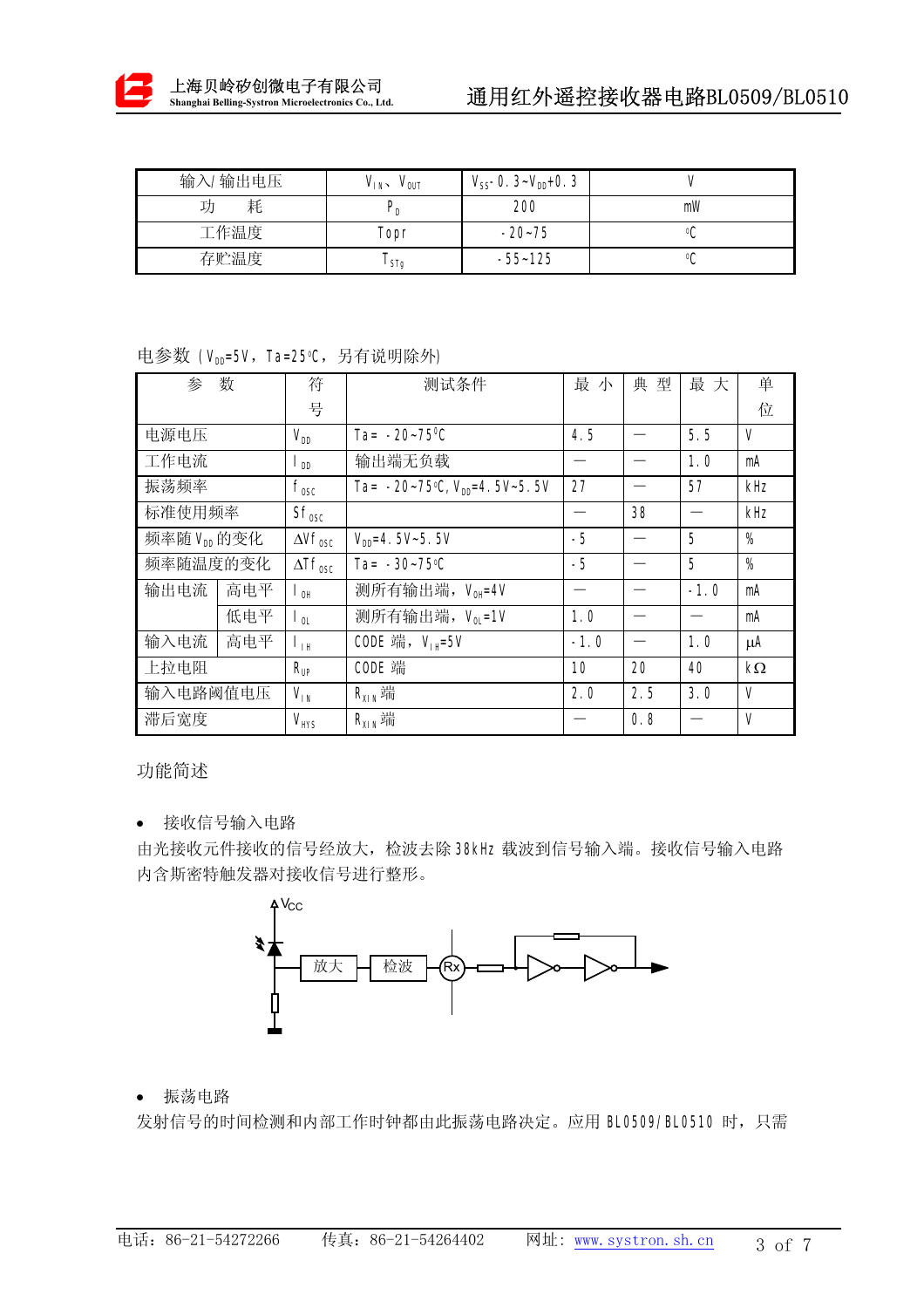简单地在单端振荡端并联R和C到地,即可产生稳定振荡。



• 接收信号的检查

1)接收数据检查

从遥控发射电路 BL9148B的介绍可知,发送的信号每组数据为12位,每次发射两组。在检 查接受信号时, 首先将第一组接收数据寄存到 12 位移位寄存器内。然后将第二组数据与 第一组接收数据逐位比较。若相同,则相对应的输出从低电平上升为高电平。若不相同, 则产生出错信号, 立即使系统复位。



2)用户码比较

因为发送信号有 C1、C2和 C3 供用户编写的码位信号, 所以接收端必须要有相应的码信号与 之对应。不同的机器采用不同的编码, 以便区分。BL9148B配 BL0509/BL0510 的用户码分别 有四种选择。



用户码表

| BL9148图记 B0509 | BL9148 距 BL0510 |  |                  |  |
|----------------|-----------------|--|------------------|--|
|                |                 |  | $\cdot$ . $\sim$ |  |
|                |                 |  |                  |  |
|                |                 |  |                  |  |
|                |                 |  |                  |  |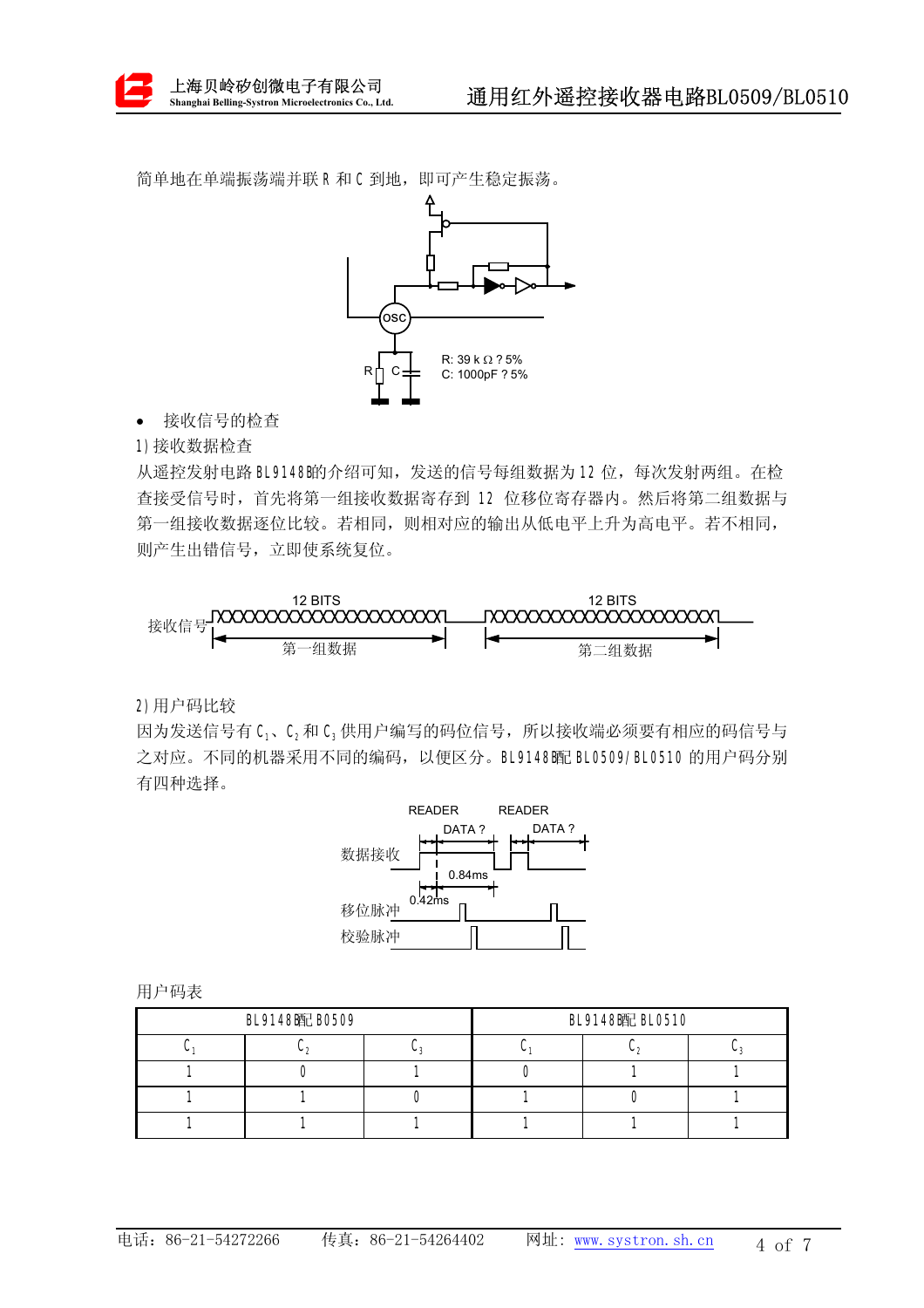

|  | 注: BL0509/BL0510 C 端接电容到地 C 设为 "1", 接地为 "0"。BL0509 的 C, 和 BL0510 的 C, 内 |  |  |
|--|-------------------------------------------------------------------------|--|--|

部

设为"1"。

当发送和接收的用户码相符合时, 电路内部会产生锁定脉冲, 以便锁定输入数据和使输 出从低电平上升到高电平。如果用户码不符合, 则无锁定脉冲产生, 输出停留在低电平。

• 开机初始化

 $\overline{\phantom{0}}$ 

用户码输入端 C1、C2(以 BL0510 为例。若是 BL0509 应为 C2和 C3)内部。在开机时必须输出 正脉冲以便使系统初始化。为了产生这个初始化信号,必须在未设为"0"的 C<sub>1</sub>和 C<sub>2</sub> 端接

个 0.001μF~0.022μF 的电容,这样可保证在开机瞬间该两端同时为低电平,使电路内部产 生初始化脉冲。随后 C<sub>1</sub>和 C<sub>2</sub>停留在设定的电平上。如前所述, C<sub>1</sub>和 C<sub>2</sub>同时设为"0"是不 允许的,故两端至少有一端应接电容。



• 输出脉冲

1) 单发脉冲 SP1~SP10

在 12 位接收脉冲检查正确后, 即在相应的输出端产生一个宽约 107ms 的正脉冲。



2) 连续脉冲 HP<sub>1</sub>~HP<sub>6</sub>

当接收到连续发送信号后, 在第一个锁定脉冲产生的同时, 在相应的输出端产生高电平, 直至最后一个锁定脉冲结束以后 160ms 再回复到低电平。而当多键操作时, 各相应的 HP 端能并行同时输出连续脉冲。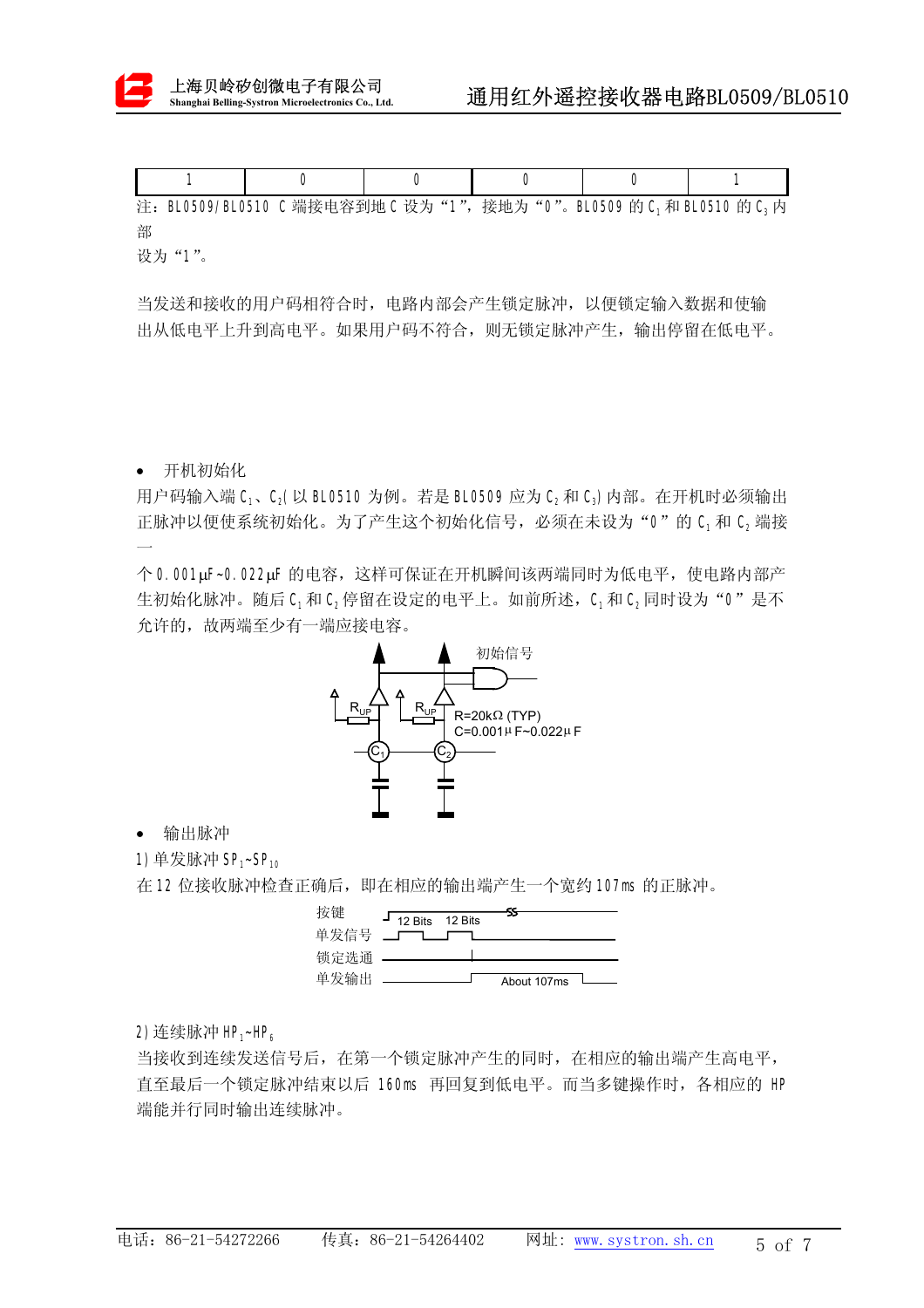



## 3) 周期脉冲 CP<sub>1</sub>、CP<sub>2</sub>(仅 BL0510)

每接收一次单发信号, 相应的 CP 输出电平即翻转一次, \_\_弥芷诼龀宄S 糜诳刂频缭纯 亍14.苍氲取

| 按键      | اسك <del>ك</del> ا<br>12 Bits12 Bits - 12 Bits12 Bits |  |  |
|---------|-------------------------------------------------------|--|--|
|         | 単发信号 <b>」 ̄_ ̄__<sub>\$</sub>__ ̄_</b> ̄___           |  |  |
| 锁定选通 —— |                                                       |  |  |
| 周期输出    |                                                       |  |  |

## < 肼氲墓叵

| 导              |                |                |                | 攀              |                | 菸              |                |                |                | 能<br>还 | 输出端              |
|----------------|----------------|----------------|----------------|----------------|----------------|----------------|----------------|----------------|----------------|--------|------------------|
|                | H              | S <sub>1</sub> | S <sub>2</sub> | $K_1$          | $K_{2}$        | $K_3$          | $K_4$          | $K_{5}$        | $K_6$          |        |                  |
| $\mathbf{1}$   | 1              | $\Omega$       | $\Omega$       | $\mathbf{1}$   | $\Omega$       | $\mathbf{0}$   | $\Omega$       | $\Omega$       | $\Omega$       | 连续信号   | $HP_1$           |
| $\overline{2}$ | 1              | $\Omega$       | 0              | $\overline{0}$ | 1              | $\mathbf{0}$   | $\overline{0}$ | $\overline{0}$ | $\mathbf{0}$   | 连续信号   | HP <sub>2</sub>  |
| 3              | 1              | $\Omega$       | $\Omega$       | $\Omega$       | $\Omega$       | $\mathbf{1}$   | $\Omega$       | $\Omega$       | $\Omega$       | 连续信号   | $HP_3$           |
| 4              | 1              | $\Omega$       | $\Omega$       | $\Omega$       | $\Omega$       | $\Omega$       | 1              | $\Omega$       | $\Omega$       | 连续信号   | HP <sub>4</sub>  |
| 5              | 1              | $\mathbf{0}$   | $\overline{0}$ | $\overline{0}$ | $\mathbf{0}$   | $\mathbf{0}$   | $\overline{0}$ | 1              | $\overline{0}$ | 连续信号   | $HP_5$           |
| 6              | 1              | $\Omega$       | $\Omega$       | 0              | $\Omega$       | $\Omega$       | $\mathbf{0}$   | $\Omega$       | 1              | 连续信号   | HP <sub>6</sub>  |
| $\overline{7}$ | $\Omega$       | 1              | 0              | $\mathbf{1}$   | $\Omega$       | $\mathbf{0}$   | $\overline{0}$ | $\Omega$       | $\mathbf{0}$   | 单发信号   | SP <sub>1</sub>  |
| 8              | $\Omega$       | 1              | $\Omega$       | $\overline{0}$ | 1              | $\Omega$       | $\Omega$       | $\Omega$       | $\Omega$       | 单发信号   | SP <sub>2</sub>  |
| 9              | $\overline{0}$ | $\mathbf{1}$   | 0              | $\overline{0}$ | $\mathbf{0}$   | 1              | $\overline{0}$ | $\mathbf{0}$   | $\overline{0}$ | 单发信号   | SP <sub>3</sub>  |
| 10             | $\Omega$       | $\mathbf{1}$   | $\Omega$       | $\Omega$       | $\Omega$       | $\Omega$       | 1              | $\Omega$       | $\Omega$       | 单发信号   | SP <sub>4</sub>  |
| 11             | $\overline{0}$ | 1              | 0              | $\overline{0}$ | $\overline{0}$ | $\overline{0}$ | $\overline{0}$ | 1              | $\overline{0}$ | 单发信号   | SP <sub>5</sub>  |
| 12             | $\mathbf{0}$   | $\mathbf{1}$   | $\mathbf{0}$   | $\overline{0}$ | $\mathbf{0}$   | $\mathbf{0}$   | $\mathbf{0}$   | $\mathbf{0}$   | $\mathbf{1}$   | 单发信号   | SP <sub>6</sub>  |
| 13             | $\Omega$       | $\Omega$       | 1              | $\mathbf{1}$   | $\Omega$       | $\Omega$       | $\overline{0}$ | $\Omega$       | $\Omega$       | 单发信号   | SP <sub>7</sub>  |
| 14             | $\Omega$       | $\Omega$       | 1              | $\Omega$       | 1              | $\Omega$       | $\Omega$       | $\Omega$       | $\Omega$       | 单发信号   | SP <sub>8</sub>  |
| 15             | $\Omega$       | $\Omega$       | 1              | $\Omega$       | $\Omega$       | $\mathbf{1}$   | $\Omega$       | $\Omega$       | $\Omega$       | 单发信号   | SP <sub>9</sub>  |
| 16             | $\overline{0}$ | $\Omega$       | 1              | 0              | $\Omega$       | $\Omega$       | 1              | 0              | $\Omega$       | 单发信号   | SP <sub>10</sub> |
| 17             | $\mathbf{0}$   | $\Omega$       | 1              | 0              | $\Omega$       | $\overline{0}$ | $\overline{0}$ | 1              | $\Omega$       | 周期信号   | CP <sub>1</sub>  |
| 18             | $\overline{0}$ | $\overline{0}$ | 1              | 0              | $\overline{0}$ | $\overline{0}$ | $\overline{0}$ | $\overline{0}$ | $\mathbf{1}$   | 周期信号   | CP <sub>2</sub>  |

注: 1) 键号是指 BL9148胺键号; 2) BL0509 仅具备键号 1~5 和 7~11 的功能。

 $\begin{tabular}{l} \hline \textbf{1} & \textbf{2} & \textbf{3} & \textbf{3} & \textbf{3} & \textbf{3} & \textbf{3} & \textbf{3} & \textbf{3} & \textbf{3} & \textbf{3} & \textbf{3} & \textbf{3} & \textbf{3} & \textbf{3} & \textbf{3} & \textbf{3} & \textbf{3} & \textbf{3} & \textbf{3} & \textbf{3} & \textbf{3} & \textbf{3} & \textbf{3} & \textbf{3} & \textbf{3} & \textbf{3} & \textbf{3} & \textbf{3} & \textbf{3}$